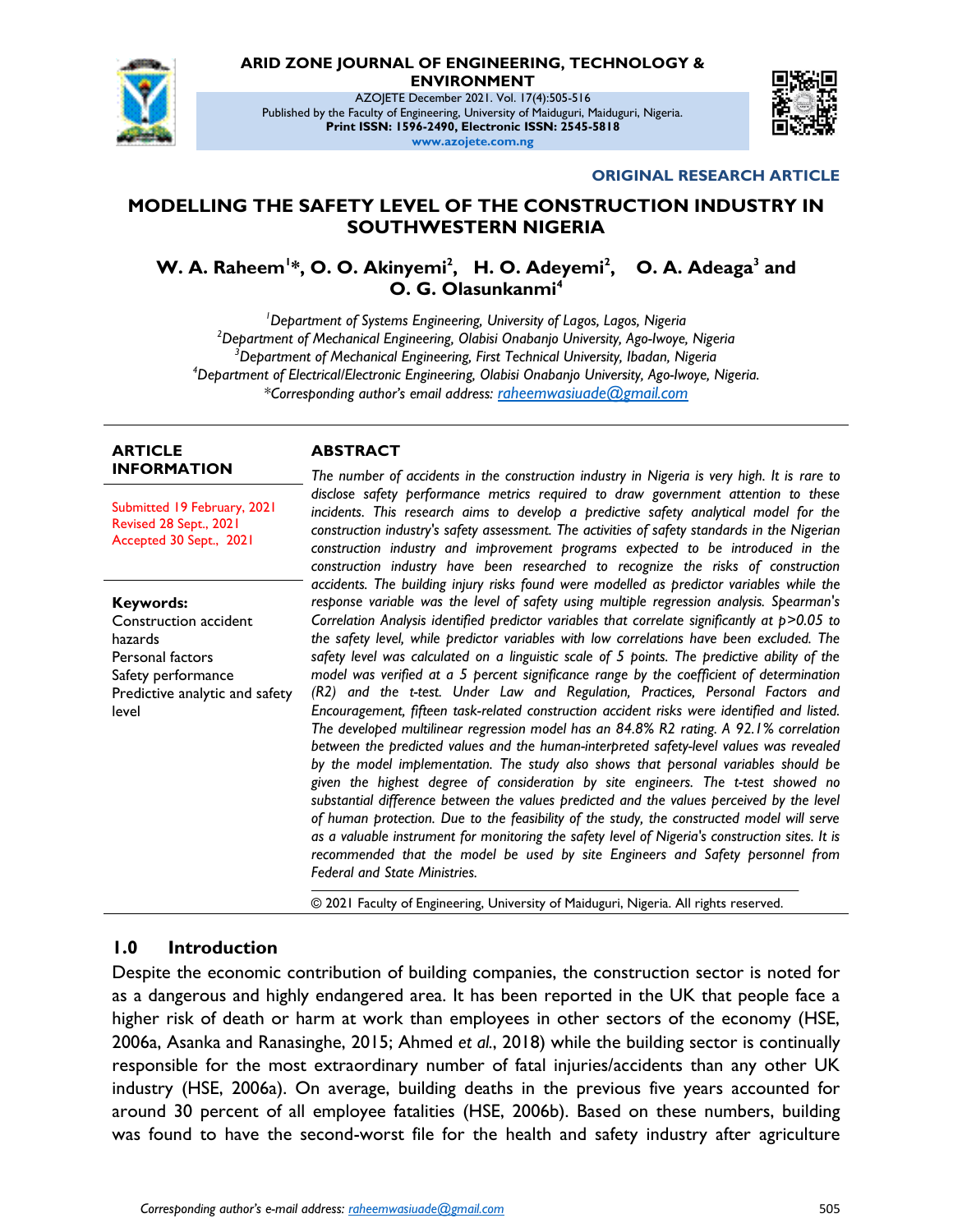(HSE, 2006c). The building industry is the riskiest industry and is vulnerable to accidents (HSE, 2018).

The response of the construction industry to workplace safety injuries has inevitably changed, and different initiatives aimed at improving the safety culture are now common in large organizations (Adekunle *et al*. (2018). The various programs are not mutually exclusive and, in fact, some say that the most feasible approach is to use a combination of both. In the past, the absence of comprehensive methods to examine and evaluate the various relationships between the different system risk factors associated with construction sites has limited attempts to identify and predict factors that impact safety on construction sites. This has been solved by Predictive analytics. The Ministry of Manpower (MOM) in Singapore tracks site safety through several steps. The rate of incidence, the number of industrial accidents per million hours worked by man, and the severity rate, which is the number of industrial days lost per million hours worked by man, are all included (MOM, 2002).

Accident contributors can be grouped into five considerations from the previous safety studies literature and the Nigeria Code of Practice for Building Worksites Safety Management System (CP79): regulation, process, workers, motivation, and others. Lingard and Rowland (1994) demonstrated that policy legislation forms a mechanism by which health and safety are regulated and controlled. All construction professionals have to correctly follow the laws and regulations and impose fines on anybody who violates them. Lingard and Rowland (1994) found that the implementation of legislation in Hong Kong had an important influence on the protection of construction jobs.

Safety legislation needs to be taken seriously when organizing job activities and drawing up company policies. Process variables relate to the work performed by building workers that can potentially be detrimental to their well-being and safety. Enwerem *et al*. (2017), MOM (2002) and Ofori (1997) stressed that construction site accidents are typically caused by a hazardous working environment. There may also be accidents caused by such heights, stepping on, hitting or tripping objects, poor lighting conditions, burying by earth collapse during excavation, fire hazards, inadequate education and training, insufficient equipment and machinery interference.

Personnel variables apply to topics relating to the human aspect of building activities, such as the behavior of supervisors and workers within an organization with regard to safety and attitudes. According to Clarke (1999), safety culture is a subset of organizational culture where beliefs and values specifically apply to matters of health and safety. Therefore, the safety culture of a company relies on the level of commitment of its management and workers to promoting and advocating for safety. Many different human, technical, environmental, and organizational factors affect the safety performance of any construction operation. While a single catalyst is generally credited as the obvious cause of any construction accident, accidents occur from numerous latent triggers and sub-factor that together lead to an accident, most often either due to human error or technical failure. Several models of the incidence of occupational accidents are made up of several variables in the building industry.

Statistical approaches, on the other hand, may be used to infer cause-and-effect relationships between these variables. Due to the large number of factors involved and the uncertainty of the relationships between each other, it is difficult for managers to identify potential risks in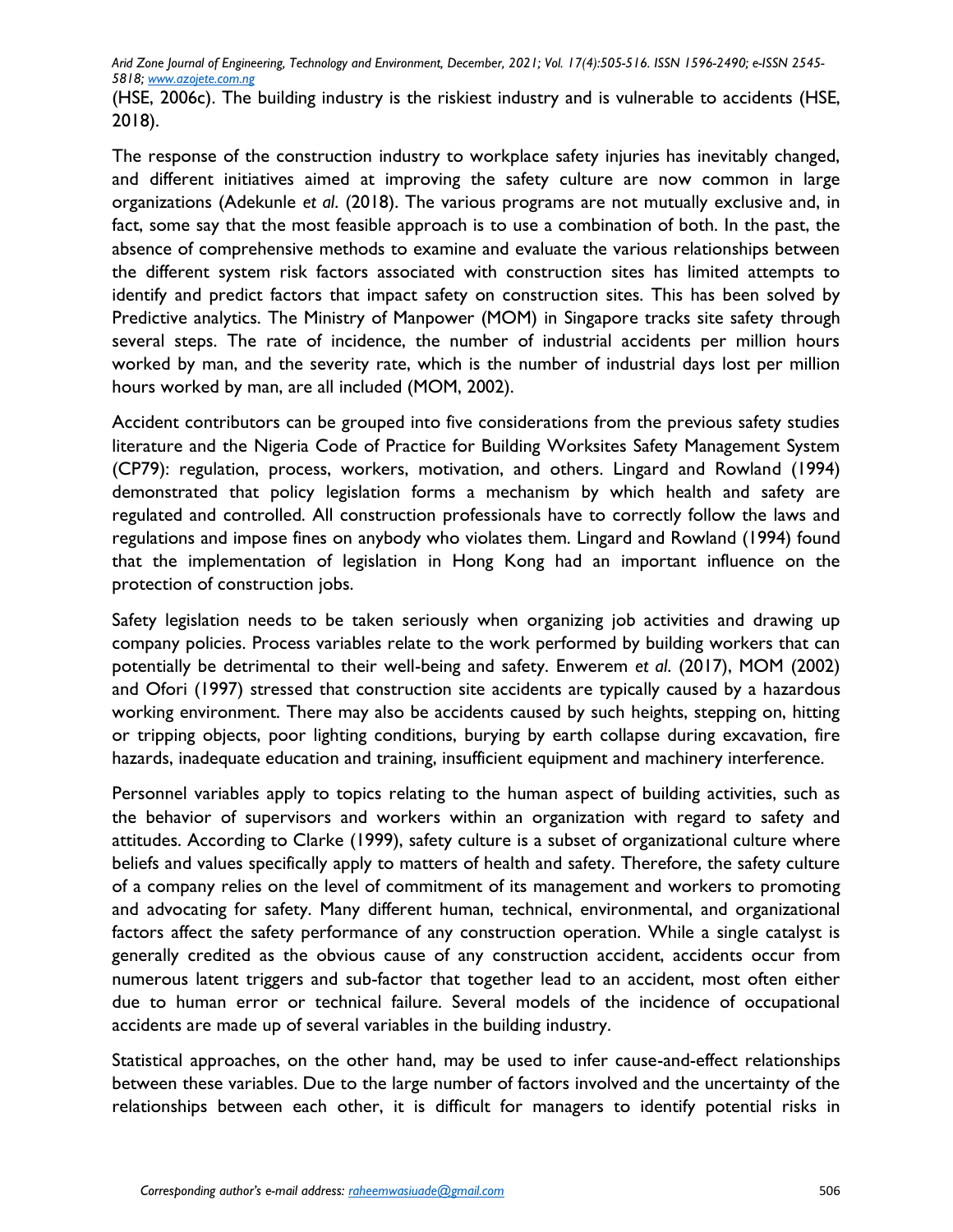construction projects and develop effective safety procedures (Cheng *et al.*, 2010, Cheng and Wu, 2013).

Historical trends indicate that more studies and data on cause and mitigation methods are needed in the more recent past so that safety experts can educate on how to further reduce these injuries and fatalities (Manuele, 2008). While research attempts have been made to identify factors affecting the safety of construction sites, there is a lack of analytical methods to analyze and evaluate the complex relationships of the system's various risk factors. In addition to the important identification of risk factors, there has been a constant need to develop sophisticated risk assessments to improve system prediction and complex causality assessment and test various combinations of risk mitigation strategies (Luxhøj, 2003). Although major research efforts have been made to identify different factors that cause construction accidents, the literature review shows that very little has been done to assess the likelihood of building safety risk based on current site conditions.

Predictive analytics is a form of advanced analytics that uses recent and historical data to forecast future behavior, behaviour and patterns. Methods of statistical analysis, empirical queries, and automated machine learning algorithms are applied to data sets that create predictive models that place a numerical value or ranking on the likelihood of a given event. Applications have been reported in a number of fields, including financial services, banking, telecommunications, etc. The predictive analytics method has not gained prominence in the engineering industry because it is not inherently linear, and where data scientists do not look, correlations also occur. Recent engineering work has, however, been performed using predictive analytics. The aim of this research is to carry out predictive analysis of safety problems for SMEs in the construction industry. In order to accomplish this goal, the research aims to recognize possible construction work hazards at selected construction sites in southwestern Nigeria and develop a model to predict the safety level of the construction site. The scope of this study is restricted to certain tasks specifically related to the construction of a building and other civil engineering works.

## **1.1 Dynamic Nature of the Construction Industry**

In certain respects, construction workplaces are very different from fixed industries. Not only are they different, but they also tend to grow and shift from day to day. When a project is completed, staff and managers move on to new projects and start all over again. This community reflects the diverse character of the industry. Many aspects of health and safety have been affected by the complex existence of the industry. The building industry, therefore, has the most injuries than the fixed market (Ajayeoba *et al.*, 2019). Ratay (1997) reported that every year in the United States, nearly 1,000 construction workers lose their lives, and many others are injured. HSE (2017) reported that 80,000 construction workers in Great Britain suffered from a disease caused by the existence of such work between 2014/15 and 2016/17. This event is not limited to the United States and Great Britain alone, but in all other countries it is more prevalent. As an example, the occurrence of a construction accident in Nigeria tends to increase each year, as shown in the following Table 1.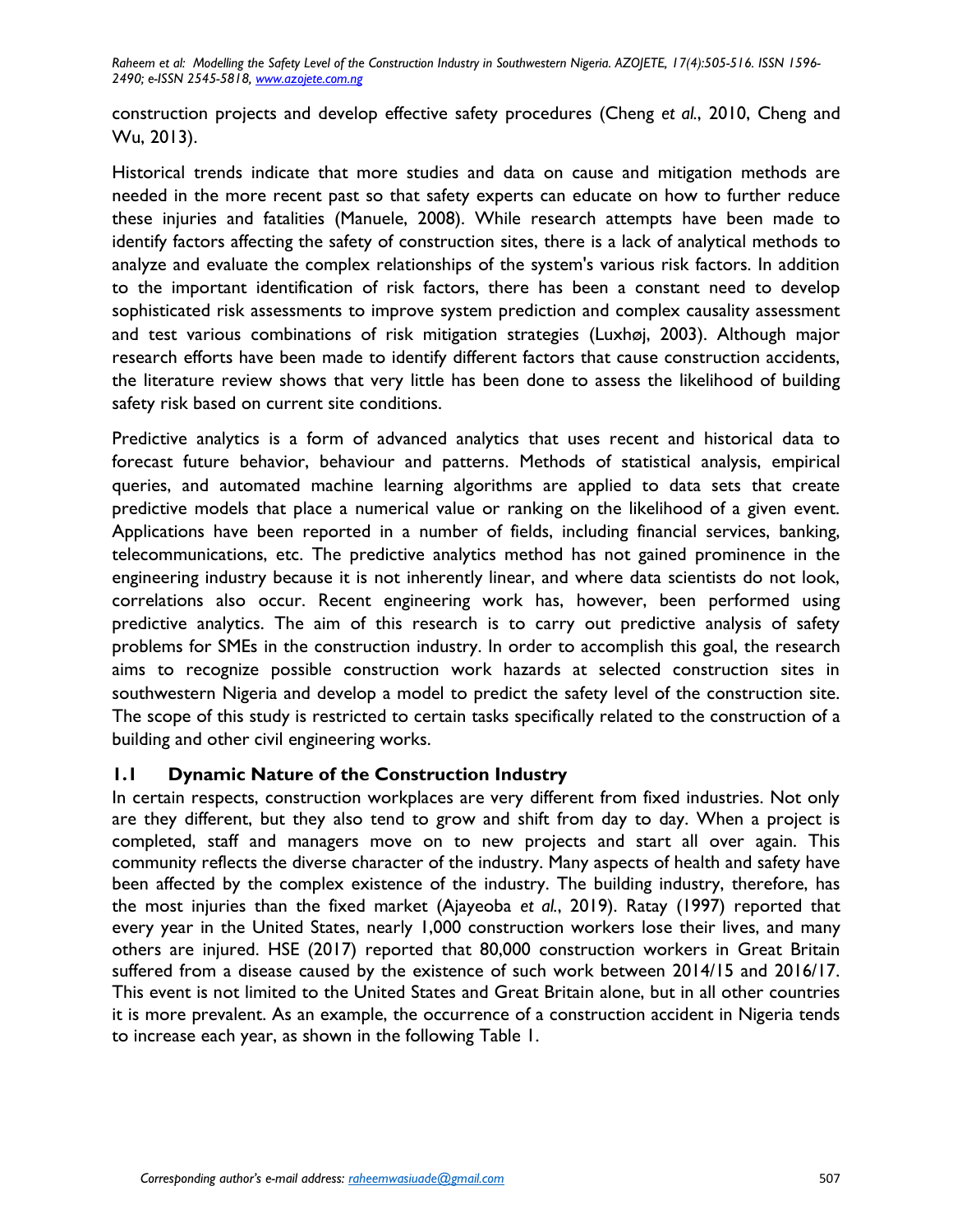|       | Number of wounded<br>people | Number of<br>live lost | Number of<br>amputees | Number of<br>near misses | Number of reported<br>accidents |
|-------|-----------------------------|------------------------|-----------------------|--------------------------|---------------------------------|
| 2001  |                             |                        |                       | -                        |                                 |
| 2002  |                             |                        |                       |                          |                                 |
| 2003  | 5                           |                        |                       |                          |                                 |
| 2004  | 8                           |                        |                       |                          |                                 |
| 2005  | 12                          |                        |                       |                          |                                 |
| 2006  | 17                          | 10                     |                       |                          |                                 |
| 2007  | 21                          | 12                     |                       |                          |                                 |
| 2008  | 26                          | 15                     |                       |                          |                                 |
| 2009  | 32                          | 22                     |                       |                          |                                 |
| 2010  | 38                          | 18                     |                       |                          |                                 |
| 2011  | 40                          | 25                     |                       |                          |                                 |
| 2012  | 45                          | 20                     |                       |                          |                                 |
| 2013  | 48                          | 15                     |                       |                          |                                 |
| 2014  | 59                          | 22                     | 3                     |                          | 15                              |
| 2015  | 65                          | 40                     | 15                    |                          | 20                              |
| Total | 417                         | 205                    | 43                    | 21                       | 96                              |

**Table 1:** Construction accident cases in Lagos Southwest Nigeria from 2001 to 2015 (Adekunle *et al*., 2018)

The best ways to avoid accidents are ultimate procedure, realistic inspection, and rigorous implementation of high standards of treatment, useful predictive safety analytics and appropriate building practices. The engineer, contractor, regulator, and the authority, however, should comply with all the same rules that have the power to enforce them. The purpose and design, codes and standards are served by the building to some extent. Although all failures and incidents are not prevented by codes and regulations, compliance with them improves site safety.

# **2. Materials and Methods**

# **2.1 Data Collection**

A questionnaire was prepared and administered to determine the more important variables affecting the protection site. Information on the safety aspects of one of their most recent completed projects were demanded by the respondents. On a five-point linguistic scale, respondents were asked to rate the degree to which each of the variables affected the construction project's site safety level, where '1' was not relevant at all, and '5' reflected 'very important'. The target population is contractors registered with the Council of Registered Builders of Nigeria (CORBON). Based on their operational and financial capacities, CORBON classifies each registered contractor into one of seven categories. The lowest category of contractors can bid no more than NGN500,000 in value for construction projects, while the highest category of contractors may bid for construction projects of any size. Two hundred and fifty general building contractors were selected for the study sampling initiative. Of these, questionnaires in all seven categories were sent to 200 randomly chosen contractors. This is predicated on the fact that the sample size selected is based on desired accuracy with confidence level of 99% (Taherdoost, 2017). The survey package contained a cover letter, a questionnaire and an envelope that was self-addressed and pre-stamped.

# **2.2 Survey Results and Data Analysis**

The designation of the respondents covers a wide range. 20%, 48% and 17% of respondents were upper management, middle management and safety personnel, respectively. Junior staffs were just 7 percent of the respondents. Managing directors, directors, general managers and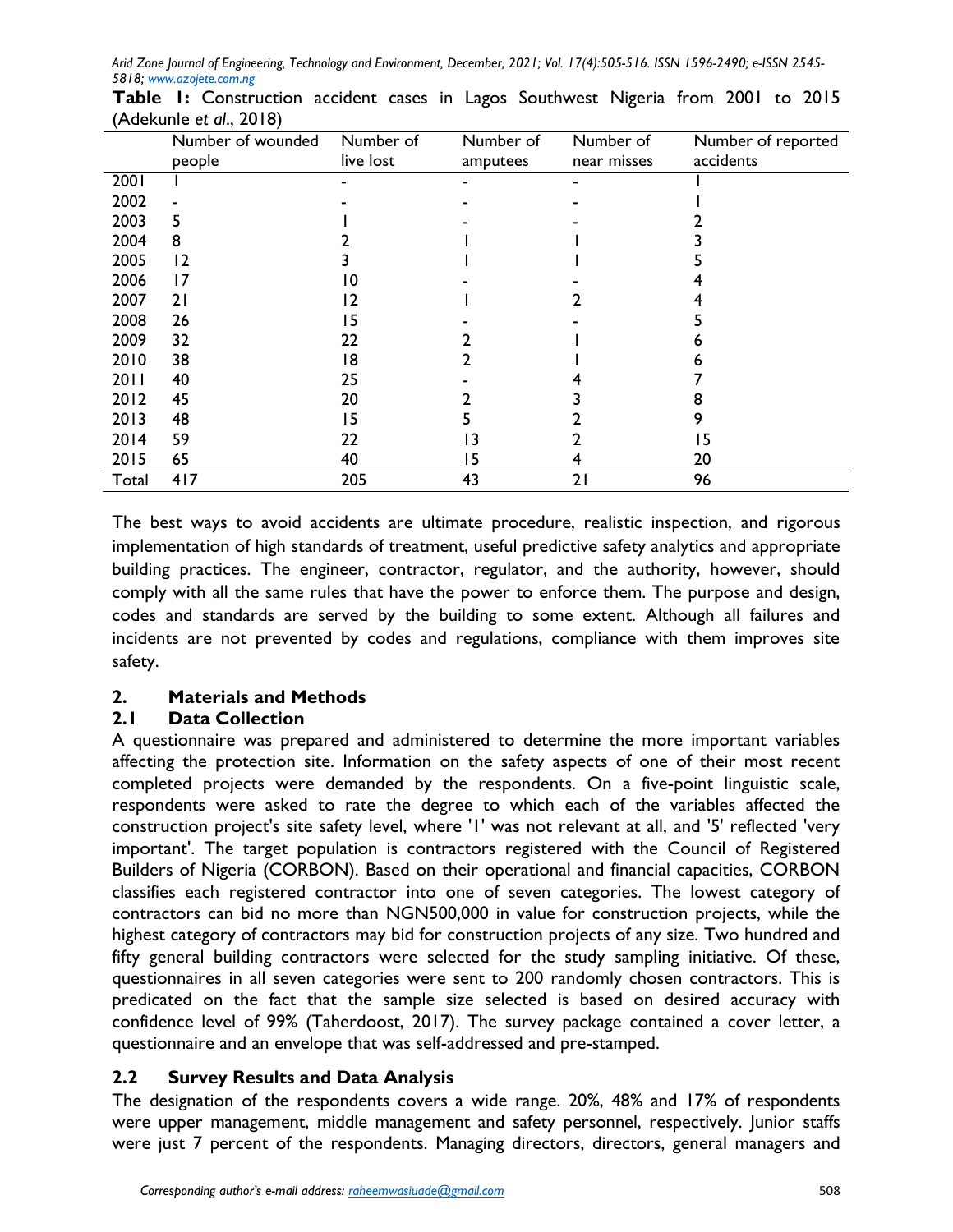senior project managers were among the upper management respondents. Project managers and assistant general managers were middle management respondents. Safety personnel report to the officer/manager for environmental health and safety, the safety officer, the safety supervisor and the auditor for safety. Site managers, site coordinators and clerk-of-works are referred to by junior workers. In the construction industry, the average number of years that respondents employed was ten years. The minimum and maximum numbers of years of experience, respectively, are 1 and 34. Also, 60% of the respondents have more than five years of working experience. The mean response for each attribute was calculated, as shown in Table 2.

#### **2.3 Development of the Model**

In this study, the model was developed using multiple regression analysis to assess the statistical relationship between the level of site safety (response variable) and the explanatory variables (accident-causing construction site task-related activities, see Table 3). The model was developed using multiple regression techniques with Statistical Package for Social Science Software (SPSS16.0).

The attributes related to the regulation and policy, work practices, workers and motivation aspects of the project listed in Table 3 are the independent/predictor variables. Techniques for modelling make it possible to simulate the actual situation more accurately. It allows the effect to be predicted of changes to a given system. The number of predictor variables compiled was reduced before embarking on regression modelling. In Step 1, predictor variables that correlate significantly ( $p \le 0.05$ ) to the safety level are identified via Spearman's correlation analysis. The other independent variables showing weak correlations with the output parameter ( $p > 0.05$ ) were excluded, and the number of predictor variables was also reduced. The predictor variables that were significantly correlated with the dependent variable were then used to construct a linear regression model. The SPSS program implemented site safety and related construction project features and created 15 potential models. The model's predictive power is measured by the determination coefficient  $(R^2)$ , which is a measure of the consistency of fit for the model. When more than two variables are being analysed,  $R^2$  is used to calculate the intensity of the correlation;  $R^2$  provides the proportion of Y's variance (dependent variable), which is explained by the independent variables, illustrating the model's feasibility. However,  $R^2$ increases automatically as more independent variables are added into the model.  $R<sup>2</sup>$  modifies a better estimate of the goodness of fit of the model.

| Rank | Ref             | Attributes Influencing Site Safety                                                       | Mean   |
|------|-----------------|------------------------------------------------------------------------------------------|--------|
|      |                 | <b>Regulations and Policy (RP)</b>                                                       |        |
|      | <b>RPI</b>      | National environment standards and regulation enforcement<br>agency (NESREA) act of 2007 | 3.4789 |
|      | RP <sub>2</sub> | National environmental (construction sector) regulations, 2010.<br>S. I. NO. 19.         | 3.5775 |
|      | RP3             | Environmental impact assessment act                                                      | 2.8169 |
| 4    | RP4             | The Nigerian urban and regional planning ACT CAP N138, LFN<br>2004                       | 3.6197 |
| 5    | RP5             | State physical planning and development control laws and 2.6620<br>regulations           |        |
| 6    | RP <sub>6</sub> | Factories act (1958, 1987 & CAP.126 L.F.N.1990, CAP. FI<br>L.F.N.2004);                  | 2.8310 |
|      | RP7             | Labour act (1974 & 1990)                                                                 | 3.9014 |
| 8    | RP8             | Workmen's compensation act (NO.17, 1987, CAP. W6 LFN, 2.9155<br>2004, 2010)              |        |

**Table 2:** The mean response to the questionnaire for each attribute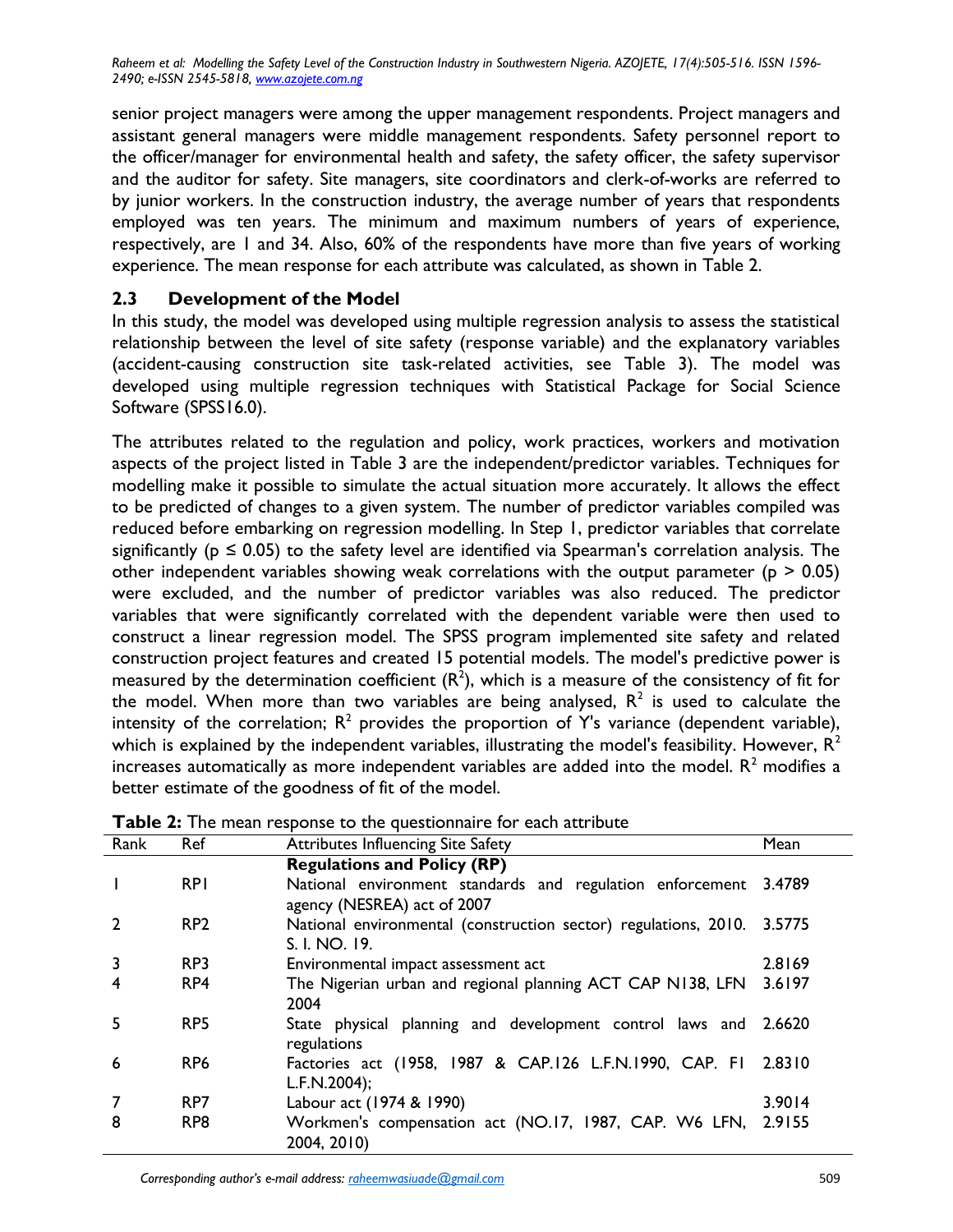| 9  | RP <sub>9</sub> | All risk insurance policy                                                      | 4.0282 |
|----|-----------------|--------------------------------------------------------------------------------|--------|
|    |                 | <b>Work Practices (WP)</b>                                                     |        |
|    | <b>WPI</b>      | Identification of unsafe practices on site                                     | 3.3803 |
| 2  | WP <sub>2</sub> | Proper implementation of safe practices and procedures on site                 | 3.8169 |
|    |                 |                                                                                |        |
| 3  | WP3             | Clean site keeping                                                             | 2.9437 |
| 4  | WP4             | Proper handling of tools, equipment and plants                                 | 4.1268 |
| 5  | WP5             | Good maintenance of tools, equipment and plants                                | 2.0845 |
| 6  | WP <sub>6</sub> | Safety communication and adequate dissemination of information                 | 4.0141 |
| 7  | WP7             | Reasonable control of hazardous material and activities                        | 2.8451 |
| 8  | WP8             | Technical competency of specialist sub-contractors                             | 2.8732 |
| 9  | WP9             | Proper control and management of sub-contractors                               | 1.9014 |
|    |                 | Personal (P)                                                                   |        |
| I  | PI              | Quality of safety knowledge among workers and managers                         | 2.8732 |
| 2  | P <sub>2</sub>  | Safe work practices of workers and managers                                    | 3.9296 |
| 3  | P <sub>3</sub>  | Management commitment to advancing safety and health among<br>workers          | 3.8028 |
| 4  | P <sub>4</sub>  | Quality of safety and health training among workers and managers               | 3.9155 |
| 5  | P <sub>5</sub>  | Effectiveness of the safety committee                                          | 1.8028 |
| 6  | <b>P6</b>       | Regular site inspection by the safety committee                                | 2.8732 |
| 7  | P7              | Safety promotion and posters                                                   | 2.8028 |
| 8  | P <sub>8</sub>  | Safety program and talks                                                       | 2.8310 |
| 9  | P <sub>9</sub>  | Work experience of workers and managers                                        | 3.9296 |
| 10 | P <sub>10</sub> | Safety communications among workers& managers                                  | 4.0986 |
|    |                 | <b>Motivations (M)</b>                                                         |        |
|    | MI              | Quality of incentives (monetary)                                               | 3.3380 |
| 2  | M <sub>2</sub>  | Quality of incentives (promotion)                                              | 2.5915 |
| 3  | M <sub>3</sub>  | Quality of penalties and punishments (Monetary)                                | 3.4930 |
| 4  | M4              | Quality of penalties and punishments (termination of service)                  | 2.6620 |
| 5  | M <sub>5</sub>  | Quality of penalties and punishments (delayed promotion)                       | 2.6197 |
| 6  | M6              | Safety committee /managements' accident investigation<br>and<br>analysis plans | 1.8028 |
| 7  | M7              | Safety committee accident investigations and analysis plans                    | 2.9296 |

## **3. Results and Discussion**

## **3.1 Results**

In order to determine how predictive safety analytics can predict task-related hazards in the construction industry, a multiple linear regression model (MLRM) was developed. For the predictor variables, the coefficients are as presented in Table 4. After the 20th iterative process, the predictor variables selected were Nigerian urban and regional planning ACT CAP N138, LFN 2004 (RP5), and Labour Act (1974 & 1990) (RP8). All-risk insurance policies (RP9), identification of hazardous on-site activities (WP-1). Also, Proper implementation of safe practices, procedures on-site (WP2), Proper handling of tools, equipment and plants (WP4), Safety communication and adequate dissemination of information (WP6), Good control of hazardous material and activities (WP7). Others are Safe work practices of workers and managers (P2), Management commitment to advancing safety and health among workers (P4), Quality of safety and health training among workers and managers (P9), Work experience of workers and managers (P10), quality of incentives (monetary) (M1), Quality of penalties and punishments (Monetary) (M3). And lastly,Amongst the predictor variables, (RP9) followed by (M3) were the strongest. The regression model's description, the analysis of variance (ANOVA) of the regression model, and the regression model's residual statistics are shown in Tables 5, 6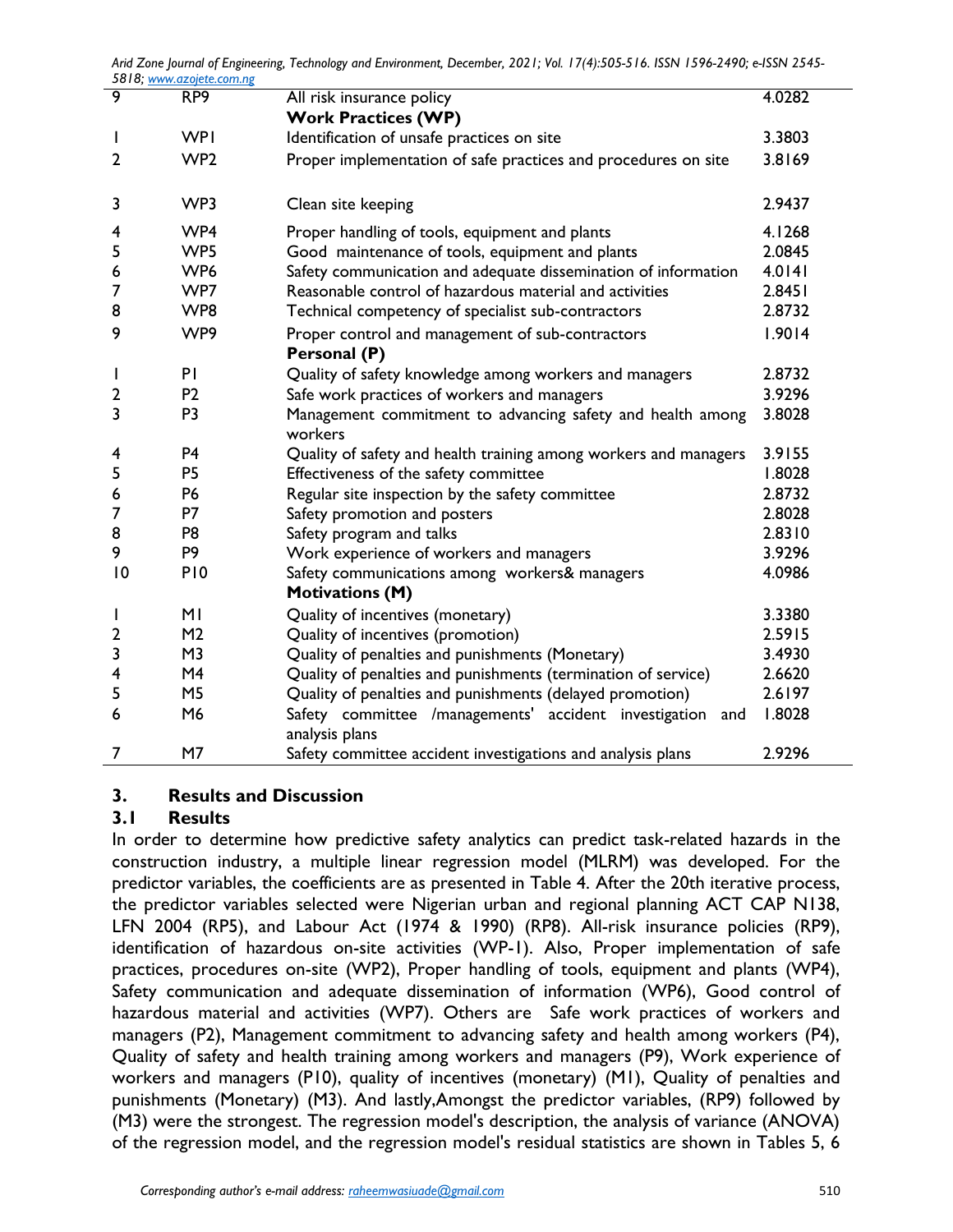and 7. Figure 1 shows the histogram of the residuals that are close to being normally distributed because violation of normal distribution compromises the estimation of the coefficients.

|                                              | Unstandardised<br>Coefficient | Unstandardised<br>Coefficient | Standardised<br>Coefficient |             |      |
|----------------------------------------------|-------------------------------|-------------------------------|-----------------------------|-------------|------|
| Model                                        | B                             | Std. Error                    | <b>Beta</b>                 | $\mathbf t$ | Sig. |
| (constant)                                   | $-1.447$                      | .372                          |                             | $-3.885$    | .000 |
| The Nigerian urban and                       | .030                          | .113                          | .032                        | .267        | .791 |
| regional planning ACT CAP                    |                               |                               |                             |             |      |
| N138, LFN 2004                               |                               |                               |                             |             |      |
| Labour act (1974 & 1990)                     | .044                          | .059                          | .045                        | .738        | .464 |
| All risk insurance policy                    | .229                          | .071                          | .248                        | 3.208       | .002 |
| Identification<br>of<br>unsafe               | .076                          | .093                          | .082                        | .813        | .420 |
| practices on site                            |                               |                               |                             |             |      |
| Proper implementation of                     | .081                          | .109                          | .072                        | .746        | .459 |
| practices<br>safe<br>and                     |                               |                               |                             |             |      |
| procedures on site                           |                               |                               |                             |             |      |
| Proper handling of tools,                    | .030                          | .100                          | .028                        | .304        | .762 |
| equipment and plants                         |                               |                               |                             |             |      |
| Safety communication and                     | .102                          | .070                          | .109                        | 1.446       | .148 |
| dissemination<br>good<br>of                  |                               |                               |                             |             |      |
| information                                  |                               |                               |                             |             |      |
| Good control of hazardous .194               |                               | .101                          | .205                        | 1.915       | .061 |
| material and activities                      |                               |                               |                             |             |      |
| Safe work practices of .055                  |                               | .086                          | .059                        | .639        | .526 |
| workers and managers                         |                               |                               |                             |             |      |
| Management commitment to                     | .147                          | .103                          | .145                        | 1.431       | .158 |
| advancing safety and health                  |                               |                               |                             |             |      |
| among workers                                |                               | .086                          |                             |             |      |
| Management commitment to                     | .055                          |                               | .047                        | .638        | .526 |
| advancing safety and health<br>among workers |                               |                               |                             |             |      |
| Work experience workers                      | .011                          | .087                          | .011                        | .127        | .899 |
| and managers of                              |                               |                               |                             |             |      |
| Safety<br>communications                     | .010                          | .066                          | .011                        | .155        | .878 |
| among workers& managers                      |                               |                               |                             |             |      |
| Quality<br>of<br>incentives                  | .045                          | .052                          | .063                        | .863        | .392 |
| (monetary)                                   |                               |                               |                             |             |      |
| Quality of penalties and                     | .224                          | .073                          | .222                        | 3.057       | .003 |
| punishments (Monetary)                       |                               |                               |                             |             |      |

|  | Table 3: Summary of Results obtained (Coefficients of predictor variables) |
|--|----------------------------------------------------------------------------|
|--|----------------------------------------------------------------------------|

**Table 4:** Model summary of the regression model

| Model                                         |      | R Square | Adjusted<br>Square | R Std. An error of<br>the Estimate |  |  |
|-----------------------------------------------|------|----------|--------------------|------------------------------------|--|--|
|                                               | 92 I | .848     | .806               | .37278                             |  |  |
| <b>Table 5:</b> ANOVA of the regression model |      |          |                    |                                    |  |  |

| <b>TWO CO.</b> THE RESIDENCE CONTINUOUS |                |    |             |        |      |  |
|-----------------------------------------|----------------|----|-------------|--------|------|--|
| Model                                   | Sum of Squares | dt | Mean Square |        | Sig. |  |
| Regression                              | 42.554         |    | 2.837       | 20.415 | .000 |  |
| Residual                                | 7.643          | 55 | 139         |        |      |  |
| Total                                   | 50.197         | 70 |             |        |      |  |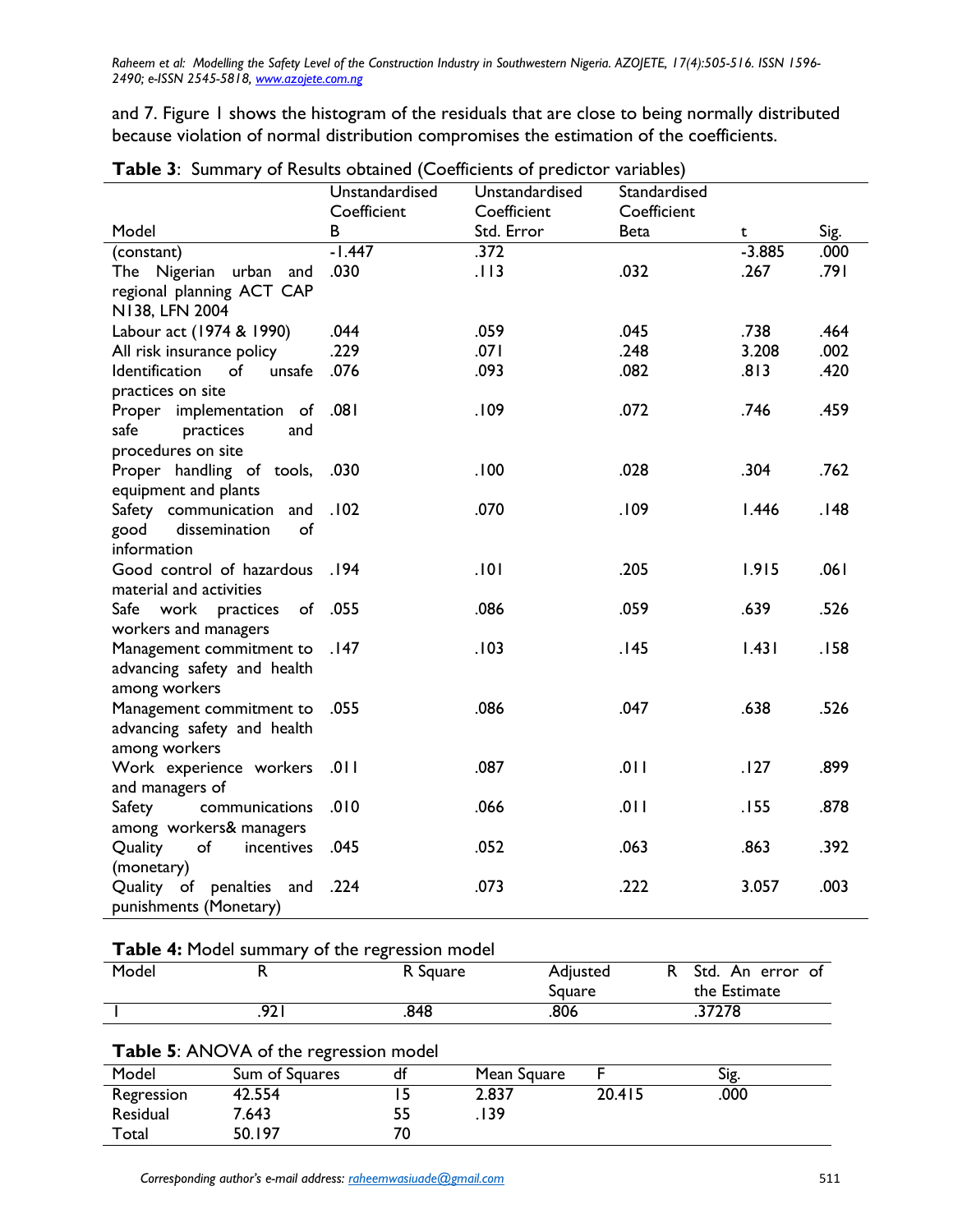|                               | <b>Minimum</b> | Maximum | Mean   | Std. Deviation | N   |
|-------------------------------|----------------|---------|--------|----------------|-----|
| <b>Predicted Value</b>        | 1.8360         | 5.0162  | 3.6479 | .77969         |     |
| <b>Stud. Deleted Residual</b> | $-2.653$       | 2.457   | .000   | 1.034          | 7 I |
| Mahal. Distance               | 6.842          | 25.629  | 14.789 | 4.747          | 7 I |
| Cook's Distance               | .000           | .122    | .020   | .030           | 7 I |
| Centred Leverage Value        | .098           | .366    | .211   | .068           |     |

**Table 6:** Residual Statistics of the regression model

Dependent Variable: safety level of your last project site(s) with all or some of<br>the above measures in place?



Figure 1: Histogram of residual for the predictive safety level model

Figure 2 revealed some deviations of the dependent variable from the normal distribution line (from (0.18 to 0.42) meanwhile, some residual fall on the normal distribution line (0.38 to 0.65).

#### Normal P-P Plot of Regression Standardized Residual

# Dependent Variable: safety level of your last project site(s) with all or some of<br>the above measures in place?



Figure 2: Normal P-P plot of regression standard residual

## **3.2 Model Estimation and Diagnostics**

The safety level was measured on a 5-point scale, where  $I = Shallow$  risk (VLR),  $2 = low$  risk (LR),  $3$  = medium risk (MR),  $4$  = high risk (HR), and  $5$  = very high risk (VHR). The other variables are as defined in Table 3 and were measured on a 5-point scale, where  $1 = not$ important, and  $5 =$  very important. The predictive safety level model can be represented below: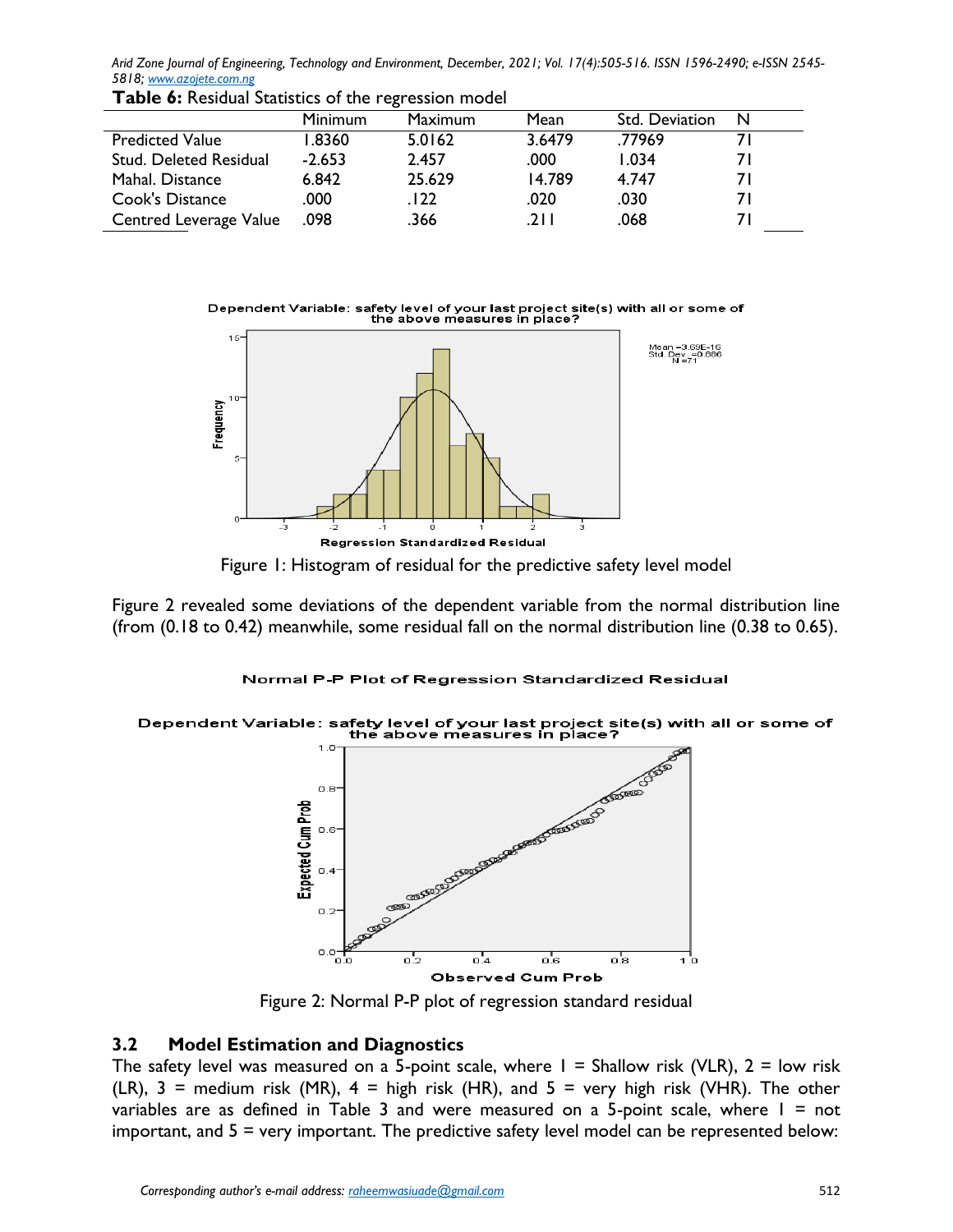$Y = 1.447 + 0.030(RP5) + 0.044(RP8) + 0.229(RP9) + 0.076(WP1) + 0.081(WP2)$  $+ 0.030(WP4) + 0.102(WP6) + 0.194(WP7) + 0.055(P2) + 0.147(P3)$  $+ 0.055(P4) + 0.011(P9) + 0.010(P10) + 0.045(M1) + 0.224(M3)$ 

Where  $Y =$  the predicted safety level. Cook's distance value was determined. According to Field (2013), the Cook distance's maximum value should be less than 1.0 to mean that no cases have an unfair effect to find out the maximum value, as shown in Table 7, the Cook distance's maximum value was 0.122, with a standard deviation of 0.030. Since the maximum value is smaller than the 1.0 value, it seems like there are no problematic cases in the regression model.

#### **3.3 Model Implementation**

To use the model, contractors enter the appropriate ratings using the 5-point scale for the 15 predictor variables ( $l = not$  significant,  $5 =$  very significant) and then determine the construction site's safety level (Y). Table 7 shows the interpretation of the response variable (safety level) obtained from the model. Three predictor variables were described under regulatory and policy factors: ACT CAP N138, LFN 2004 (i.e. State Physical Planning and Growth Control Laws and Regulations) (RP5) of Nigerian urban and regional planning; Workmen's Compensation Act (NO.17, 1987, CAP.W6 LFN, 2004, 2010) (RP8) and All Liability Insurance Scheme Act (RP8) (RP9). This policy is done with other variables that make up the model. There is no negative beta (β) coefficient for the entire attribute, indicating that the site safety level may increase when there is higher participation or understanding.

| Safety level  | Interpretation of safety level         |
|---------------|----------------------------------------|
| $1.00 - 1.99$ | Very low safety level (high risk)      |
| 2.00-2.99     | Low safety level                       |
| 3.00-3.99     | Average safety level                   |
| 4.00-4.99     | High safety level (low risk)           |
| 5.00-above    | Very high safety level (very low risk) |

**Table 7:** Interpretation of the safety level of the MLRM

## **3.4 Correlation test**

A strong correlation was observed after comparing the outcome of the predicted MLRM values with that of HP for the correlation strength using Spearman's rho,  $r = 0.921$ ,  $p < 01$ . The coefficient of correlation R (92.1%) shows that the model indicates a good linear relationship between the predictor variables and the dependent variable. The determination coefficient of the model indicates that 84.8% of the independent variable determines the expected safety level of construction sites.

## **3.5 Discussion**

A company's participation in the protection certification scheme may be accomplished by the Labor Act. To do this, businesses need to follow the Occupational Health and Safety Evaluation Scheme (OHSAS) 18001. While safety certification is intended to encourage and increase awareness of safety, promote healthy work practices and increase the safety standards of the construction industry in Nigeria, the findings show that low levels of this will harm safety standards in Nigeria (Workmen's compensation act (NO.17, 1987, CAP. W6 LFN, 2004, 2010), RP8). A potential reason is that employees might be busier with on-site documentation, paperwork without regards to real aspects of safety. The Workmen's Compensation Policy and the All Risk Liability Policy of the Contractor, as defined in the Labour Act, require insurance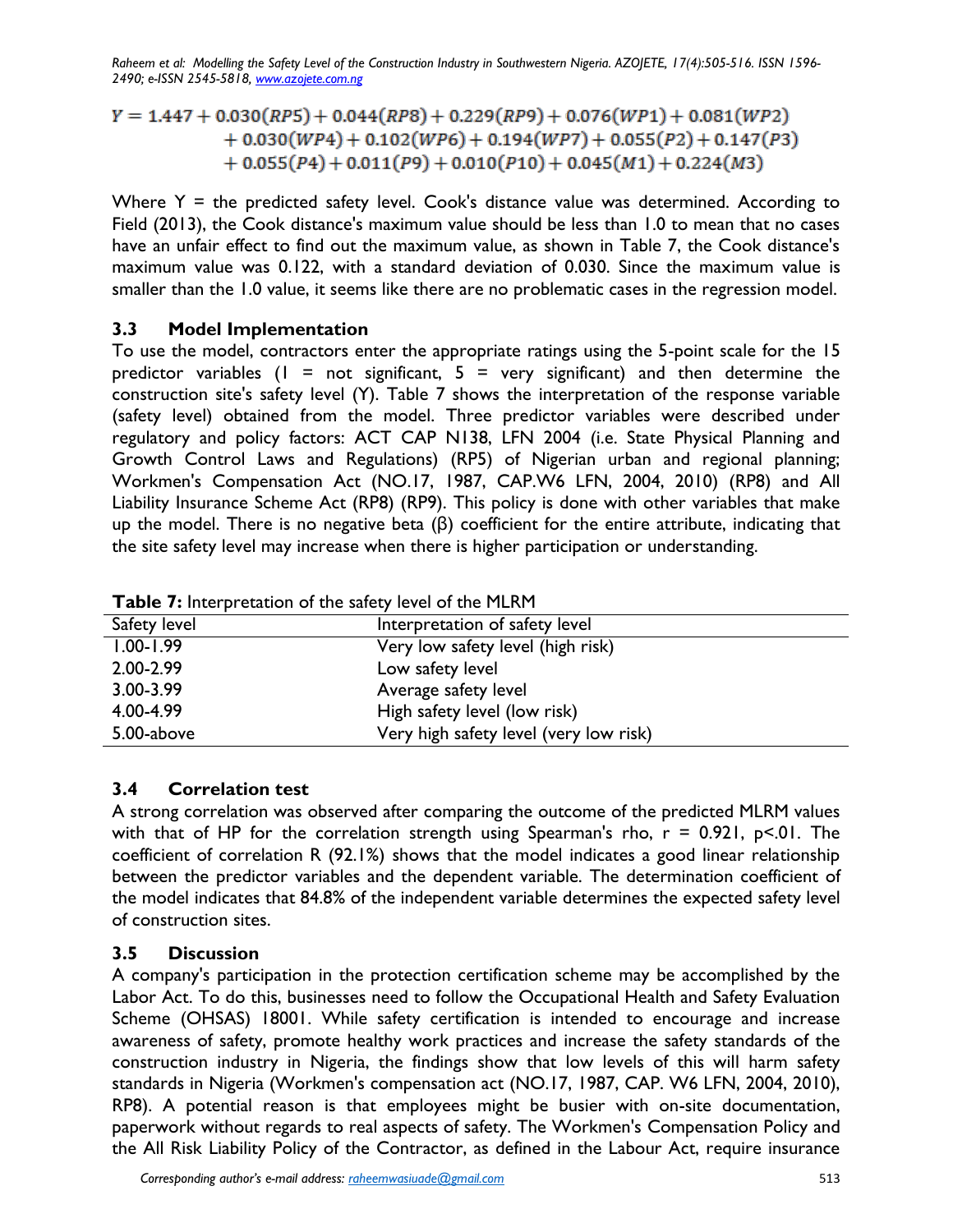requirements to be met by the contractor before any construction work begins. Table 7 show that a better understanding of insurance policies can contribute to lower safety at the site (RP9). This result is contrary to the study by Lingard and Rowlinson (1994) who reported that contractors who rely more on insurance can prefer to pass the responsibility for compensation to insurance companies and thus neglect the adequate provision of adequate training and supervision for workers in site safety. Five factors directly impact site safety under work practices: identification of unsafe on-site practices (WP1), proper implementation of safe onsite practices and procedures (WP2), proper handling of machinery and plant tools (WP4), safety communication and adequate information distribution (WP6) and reasonable control of hazardous materials and activities (WP7). The positive beta (ß) coefficient shows that as more safety procedures are implemented, safety levels can increase. One potential reason is that workers with many safety processes employed on construction sites may become complacent about safety.

Dedobbeler and Beland (1991) found that in carrying out mission and jobs, some organizations or individuals had actually unknowingly committed an unsafe act. As a result of their negligence, they are subjecting themselves and others to potential hazards and injuries. But, in this study the personnel component has five variables that impact the protection of the site. Healthy work practices of employees and managers (P2); management contribution to the development of worker safety and health (P3); consistency of worker and manager safety and health training; responsibilities (P4); work experience of employees and managers (P9); and safety communications between employees and managers (P9) (P10). The results show that when there are more safety and health training for employees (P2), site safety will become higher. This act is consistent with work done by Heberle (1998), Lingard (2001) and Ajayeoba, *et al.,* (2019).

In addition, Lingard (2001) revealed that training has a positive protective impact on staff to escape injury while researching the effects of first aid training on Australian construction workers. Likewise, McKenna and Hale (1981) found that workplace injuries were reduced when workers received first aid training. The positive beta (ß) coefficient for workers' language and communication barriers (P10) shows that when barriers are lower, site protection will be lowered. These are similar to the findings of studies by Ajayeoba *et al*., (2015) that strengthened safety practices and enhanced safety policies can be accomplished through better communication and knowledge transfer (Holt, 2001). The type and quality of knowledge transmission varies in different ways (e.g. verbal, written, gestural, etc.). They may have a big effect on the efficacy of such means of transition. The protection of the site will also improve as staff and supervisors (P9) are elevated. Work experience will contribute to better job efficiency, and this will also result in lower breaches of safety. More work experience leads to better job results because work experience enables people to learn skills, strategies, techniques and activities that produce performance capabilities directly (Schmidt *et al*. 1986). This study shows that when management is committed to advancing safety and health among employees, the level of safety on site will actually increase (P3). This outcome is a peculiar outcome because if all the positive actions contribute to reduced outcomes, they appear to have no beneficial use. The dependence on this committee to ensure site safety is one potential explanation; this finding is similar to the result of jayeoba et.al.,(2018) A et al. (2018) instead of keeping the business of everyone protected. The quality of rewards (monetary) (M1) and the quality of fines and punishments (monetary) are two motivational characteristics that affect site safety (M3). Consequently, these motivational features are in line with the studies of Geller (1999) and Adebiyi and Charles-Owaba (2009). The reasons may be that these steps are extreme and can only be taken into account if the violator has committed or is a repeat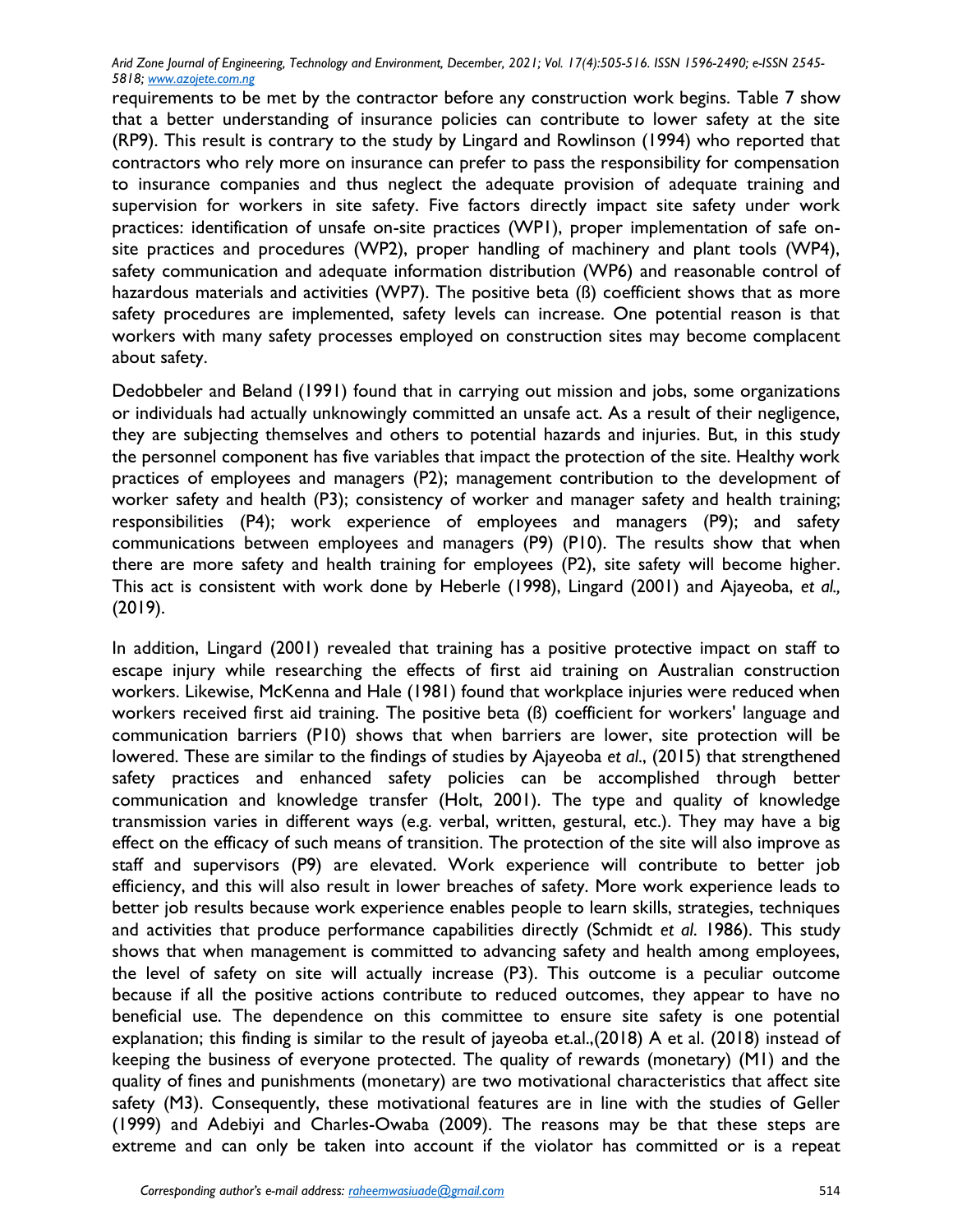offender of serious safety and health abuse. This result is consistent with Hislop (1999), who argued that punishment should be the last resort when all others has failed to strengthen the implementation of healthy work practices (training, guidance and encouragement).

## **4. Conclusion**

The work reported that significant factors have been established that affect construction safety and the degree of site safety can be expected. The multiple linear regression models built to predict building site safety has shown that 15 variables can be used to predict building safety. Under regulations and policy factors, three predictor variables were established, namely: The Nigerian Urban and Regional Planning ACT CAP N138, LFN 2004; the Labor Act (1974 & 1990); and all risk insurance policies. Five factors directly influence site safety in terms of work practices, *viz* identification of unsafe on-site practices; successful implementation of safe on-site practices and procedures; careful handling of machinery, equipment and plants; coordination of safety and effective dissemination of information; and good management of hazardous materials and activities. In the aspect of personnel, there are five variables that affect site safety. These are the healthy working practices of managers and employees as; management dedication to ensuring the safety and wellbeing of employees, the continuity of health and safety instruction among employees and managers, the job experience of employees and managers and safety communications among employees and managers. Quality of rewards (monetary) and quality of fines and penalties are two motivational characteristics influencing site safety. The model has a strong  $\mathsf{R}^2$ , and there are large regression coefficients. It is clear that the model built in this study can be used to predict the safety level of the construction site. Therefore, contractors should ensure that their projects have high safety standards and be more focus on the important characteristics that influence the degree of site safety.

## **References**

[Ajayeoba,](http://iraj.in/journal/IJMPE/author.php?author=A.%20O.%20Ajayeoba) AO., [Adebiyi,](http://iraj.in/journal/IJMPE/author.php?author=K.%20A.%20Adebiyi) KA. and Raheem, WA. 2018. A Mathematical Approach to Perception of Safety as Investment Rather than Accident Prevention Only. International Journal of Mechanical and Production Engineering (IJMPE), 6(1): 65-69.

Adebiyi, KA. and Charles-Owaba, OE. 2009. Towards Setting a Sustainable Manufacturing Safety Programme, Disaster Prevention and Management, 18 (4): 388 – 396.

Adekunle, A., Umanah, II., Adewale, AK. and Egege, CC. 2018. Analytical study of casualties in the construction industry in Nigeria with a view to provide remedial measures: Case study of Lagos State. International Journal of Engineering Research and Advanced Technology, 4(8): 6-14. Ahmed, S., Sobuz, Md. H. and Haque, Md. I. 2018. Accidents on Construction Sites in Bangladesh: A Review Proceedings of the 4th International Conference on Civil Engineering for Sustainable Development (ICCESD 2018), 9~11 *February* 2018 KUET, Khulna, Bangladesh,pp 34 - 36*.*

Ajayeoba, AO., Raheem, WA., Adebiyi, KA., Ilori, OO. and Ojo, OO. 2019. Modeling Safety beyond Accident Prevention in Construction Industry. Adeleke University Journal of Engineering and Technology (AUJET*)*, 2(1): 36-47.

Ajayeoba, AO., Adebiyi, KA., Akinyemi, OO. and Akintan, AL. 2015. Evaluation of Effectiveness of Manufacturing Safety Intervention: A Key to Successful Safety Planning and Management Industrial Engineering Letters, 5 (8): 34 – 39.

Asanka, WA. and Ranasinghe, M. 2015. Study on the Impact of Accidents on Construction Projects 6th International Conference on Structural Engineering and Construction Management, Kandy, Sri Lanka, 11th – 13th December 2015, 4: 58 - 67.

Cheng, C. and Wu, T. 2013. An investigation and analysis of major accidents involving foreign workers in Taiwan's manufacture and construction industries. Safety Science*,* 57, 223–235.